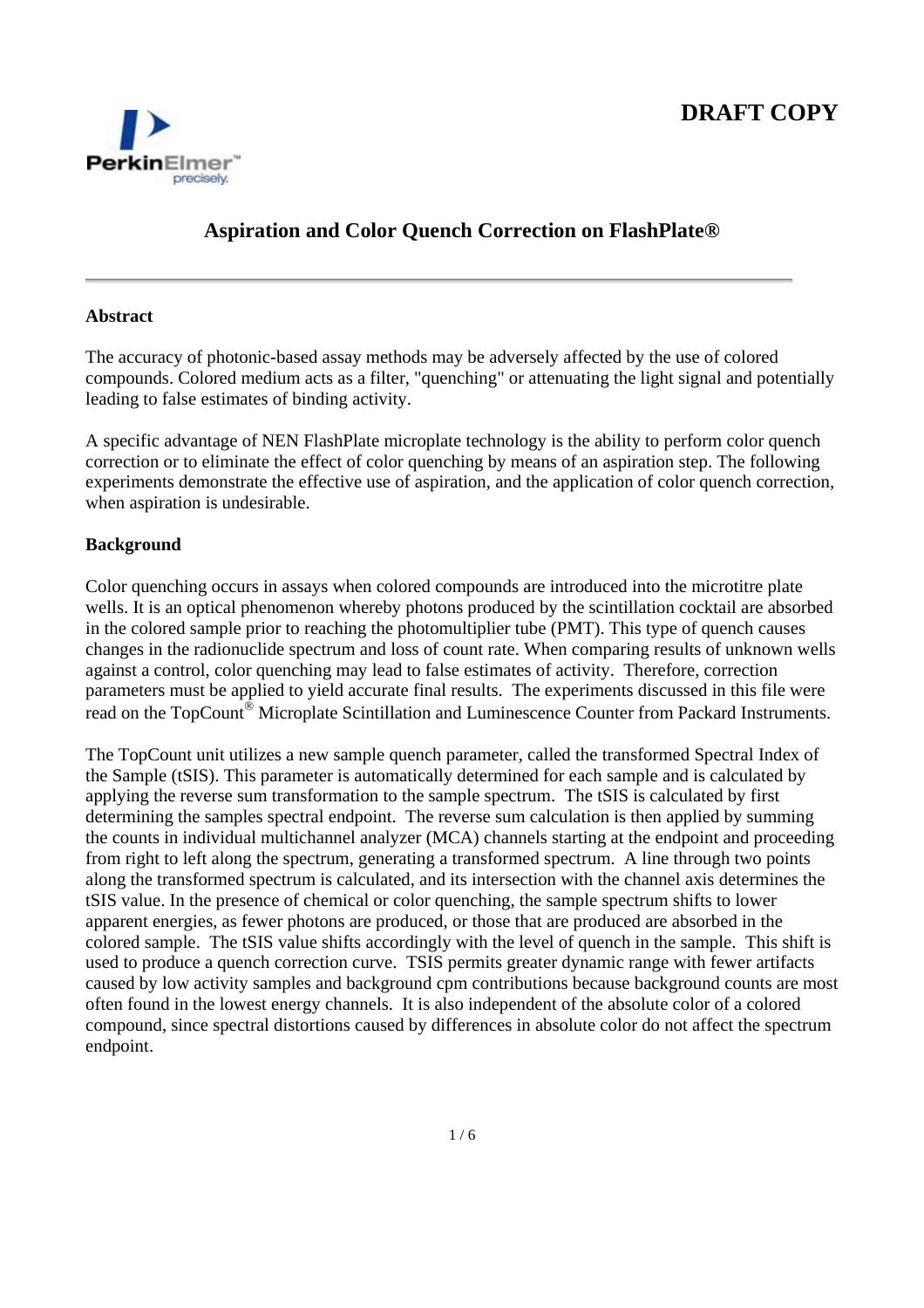### **Aspiration**

A significant advantage of the FlashPlate microplate platform over other homogeneous assay technologies is the ability to eliminate color quench artifacts by simply aspirating the colored medium. The bound radioactivity will remain on the plate while the colored solutions causing the quench are removed.

Color quench elimination was tested with  $[^{3}H]$ -labeled samples using a 384-well streptavidin FlashPlate and  $[^3H]$ biotin. Color quench elimination was also demonstrating using  $[^{25}I]$ -labeled samples using a cAMP 384-well FlashPlate and  $[125]$ CAMP tracer.

A constant amount of the appropriate tracer and serial dilutions of a red dye were added to the plates and allowed to bind under standard assay conditions. The plates were then read in a Packard TopCount HTS counter, determining both cpm and tSIS for each well. TSIS is inversely proportional to quench. The plates were aspirated and read again

**Results** 



Both  $[^{3}H]$ - and  $[^{125}I]$ -labeled samples show increasing quench in the presence of the colored dye solution. After aspiration the cpm and tSIS curves are approximately horizontal with no correlation to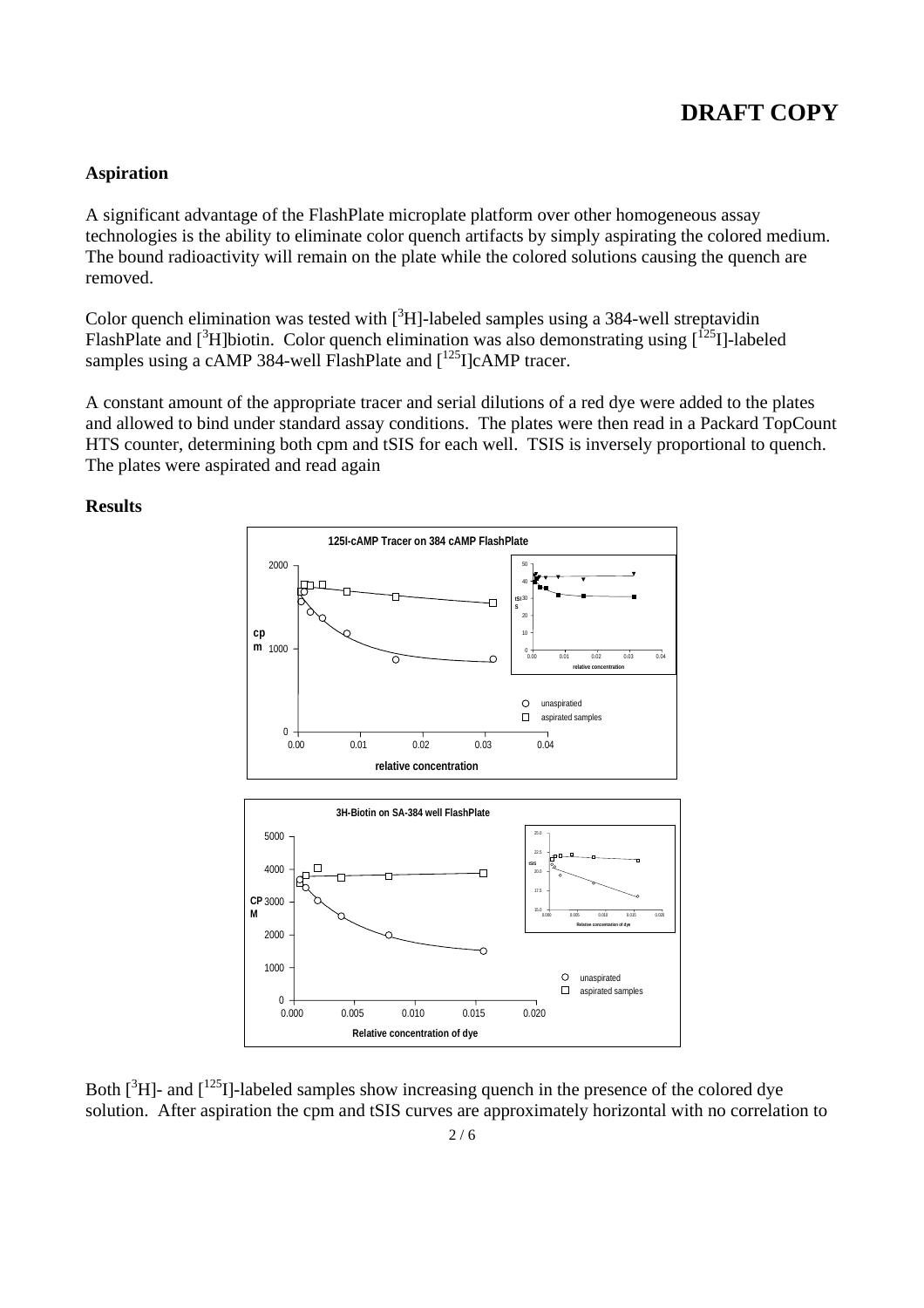the concentration of dye that had originally been present. The quench problem had been eliminated by the simple step of aspirating the liquid in the wells and reading the plate.

## **Quench Correction**

Although aspiration can be done successfully on FlashPlates, there are a few assay situations when aspiration is undesirable. Examples include: kinetic assays, in which the reaction is monitored in real time, binding assays, where aspiration of the medium would disrupt equilibrium, if equilibrium has not yet been reached, and in a HTS setting where totally homogeneous assays are desired.

In such situations, it is often possible to correct for color quenching by establishing a quench correction curve, and correcting unknown samples to a reference quench level. The following experiment demonstrates the feasibility of correcting a FlashPlate-based assay for color quenching.

### **Procedure**

A series of 48 samples, each containing a  $\left[^{125}I\right]$ -labeled ligand and no competitor, was prepared in a FlashPlate, producing 48 replicates of a "zero standard." The binding reaction was allowed to proceed overnight, then the unbound radioligand was removed through aspiration. Using standard instrument settings for <sup>125</sup>I FlashPlate, all samples were counted on a Packard TopCount, to establish a reference unquenched cpm value, and to find any outliers.

Next, a series of ten yellow dye dilutions of graduated levels of intensity was prepared. 200 µL of each dye dilution was added in quadruplicate to the appropriate wells, producing a series of ten "quenched standards." The FlashPlate containing the "quenched standards" was counted again and the relative efficiency was determined for each dye dilution (relative efficiency = cpm with dye divided by initial cpm). The quench curve calculated from these results was entered into the TopCount using the protocol number that had been assigned for the initial counts. This quench curve can be used repeatedly for any samples having the same isotope, sample conditions and count conditions. The protocol setting on the TopCount must be set up for the "dpm" mode to correct for quenched samples. The corrected "dpm" results that are produced from a quench curve as described here represent cpm values as if the sample was not quenched (see Figure 1 and Table 1).

Finally, a set of samples (subset of the standards), known to have relative efficiency greater than 15%, was selected for counting as unknowns. These samples were assayed against the quench curve to determine the accuracy of quench correction. The samples were counted for one minute each, to simulate actual assay conditions (see Table 2 and Figure 2).

### **Results**

Table 1 and Figure 1 illustrate the quench correction curve obtained by counting progressively quenched FlashPlate samples. The smooth, monotonic form and shallow slope of the curve suggest that accurate quench correction can be achieved over a wide range of quench levels.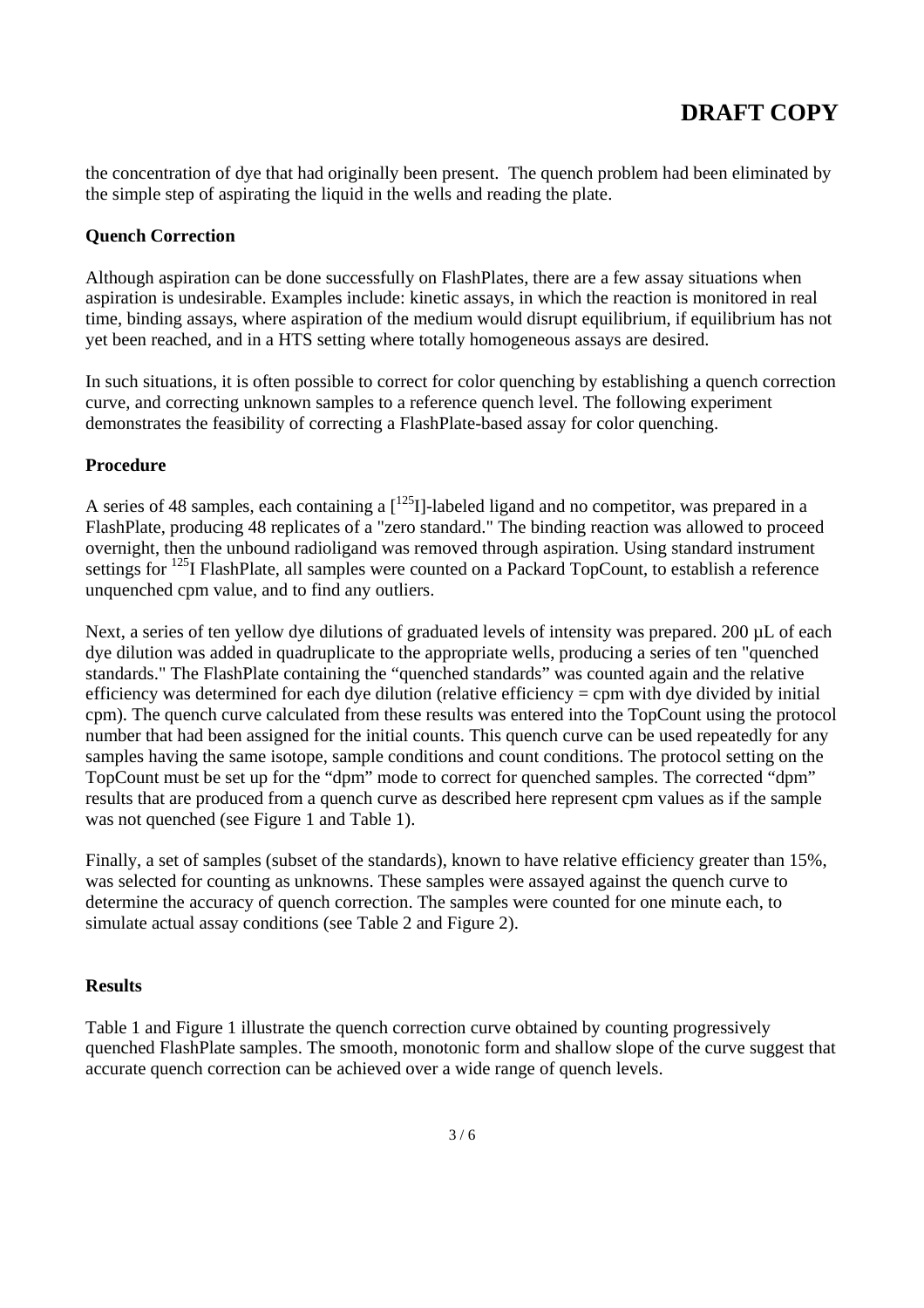

Table 2 summarizes the results of counting progressively quenched samples against the quench curve. Note that cpm and efficiency decrease as a function of increasing quench, while dpm remains constant. The results reflect typical statistical variation obtained with count times of one minute. Variation can be reduced by improving count statistics, obtained by increasing either the count time or the level of sample activity.

| Table 2                                                              |                |                  |        |             |
|----------------------------------------------------------------------|----------------|------------------|--------|-------------|
| Sample                                                               | Average<br>cpm | Average<br>"dpm" | % Eff. | % dpm Error |
|                                                                      |                |                  |        |             |
|                                                                      | 1998.3         | 2200.5           | 93.7   | 3.2         |
| 2                                                                    | 1754.3         | 2205.8           | 82.3   | 3.5         |
| 3                                                                    | 1616.0         | 2252.3           | 75.8   | 5.6         |
| 4                                                                    | 1333.3         | 2100.3           | 62.5   | $-1.5$      |
| 5                                                                    | 1142.5         | 2140.8           | 53.6   | 0.4         |
| 6                                                                    | 890.0          | 2392.0           | 41.7   | 12.2.       |
|                                                                      | 677.5          | 2493.0           | 31.8   | 16.9        |
| 8                                                                    | 471.8          | 2022.5           | 22.1   | $-5.1$      |
| 9                                                                    | 333.3          | 2308.5           | 15.6   | 8.3         |
|                                                                      |                |                  |        |             |
| Correction of progressively quenched FlashPlate samples to reference |                |                  |        |             |
| "unquenched" cpm. Reference cpm = $2132$                             |                |                  |        |             |

Percent dpm Error was calculated for each sample by dividing the reference cpm value (2,132 cpm) into the dpm reported by the TopCount, and plotting the result against counting efficiency. As shown in Figure 2, samples that are color quenched to varying degrees can be accurately corrected to an unquenched reference level.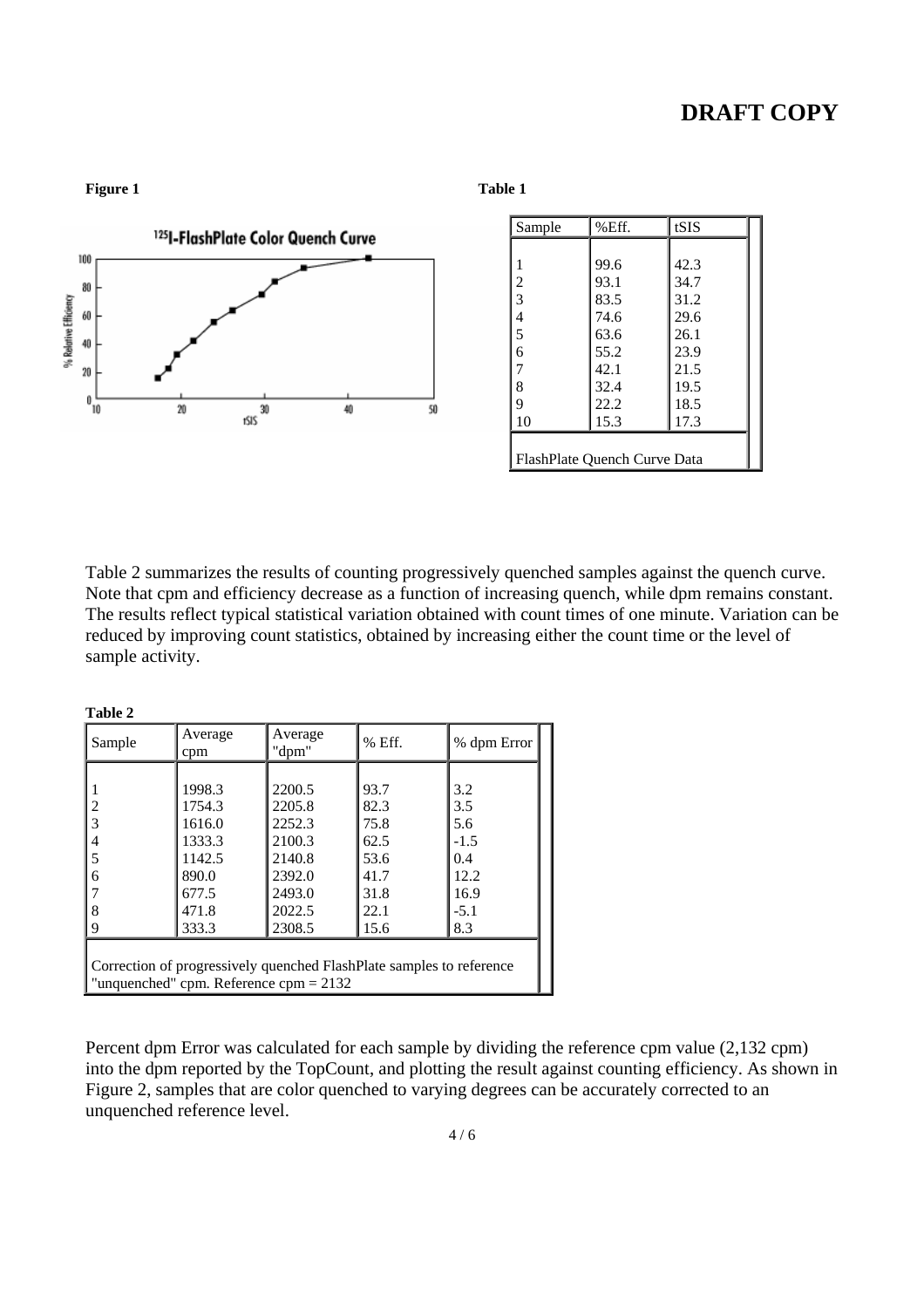#### **Figure 2**



### **Recommended Protocol**

For applications requiring color correction for samples, a series of quenched standards must be generated and run in the TopCount to produce a color quench correction curve. This data is then stored in the TopCount for use in correcting color quench in future assays using the same conditions.

#### Procedure

- 1. Set up the FlashPlate with a constant amount of tracer bound per well. It is important for the validity of the data that the wells have a consistent amount of radioisotope bound per well. Set up at least triplicate points.
- 2. Aspirate and wash the plate.
- 3. Read the plate on the TopCount.
- 4. Prepare the series of dye solutions.
- 5. Add the series of dye solutions to the wells.
- 6. Read the plate on the TopCount.
- 7. Construct a table of efficiencies vs tSIS from the TopCount data. This information must now be entered into the protocol used for counting the application. This is done from a menu for Edit Quench Curve from the Directory menu.
- 8. The output must include dpm. The experiment as described above will not give true dpm, only relative cpm corrected to the absence of color quench. The output is changed the same way as described above for adding tSIS to the output results. A true dpm correction can be applied if the initial cpm are corrected for counting efficiency.

## Notes:

- a. The volume for the quench curve generated should be the same volume as the application.
- b. The buffer used for the quench curve should be the same or closely similar to that of the application.
- c. The quench levels in the quench curve should cover a full range of quench; i.e. 100% to 0% quench.
- d. The range of radioactivity per well in the quench curve should encompass the entire range of the application. This range should, at a minimum, cover 1,000-10,000 cpm.
- e. Specific quench curves must be generated for different isotopes.